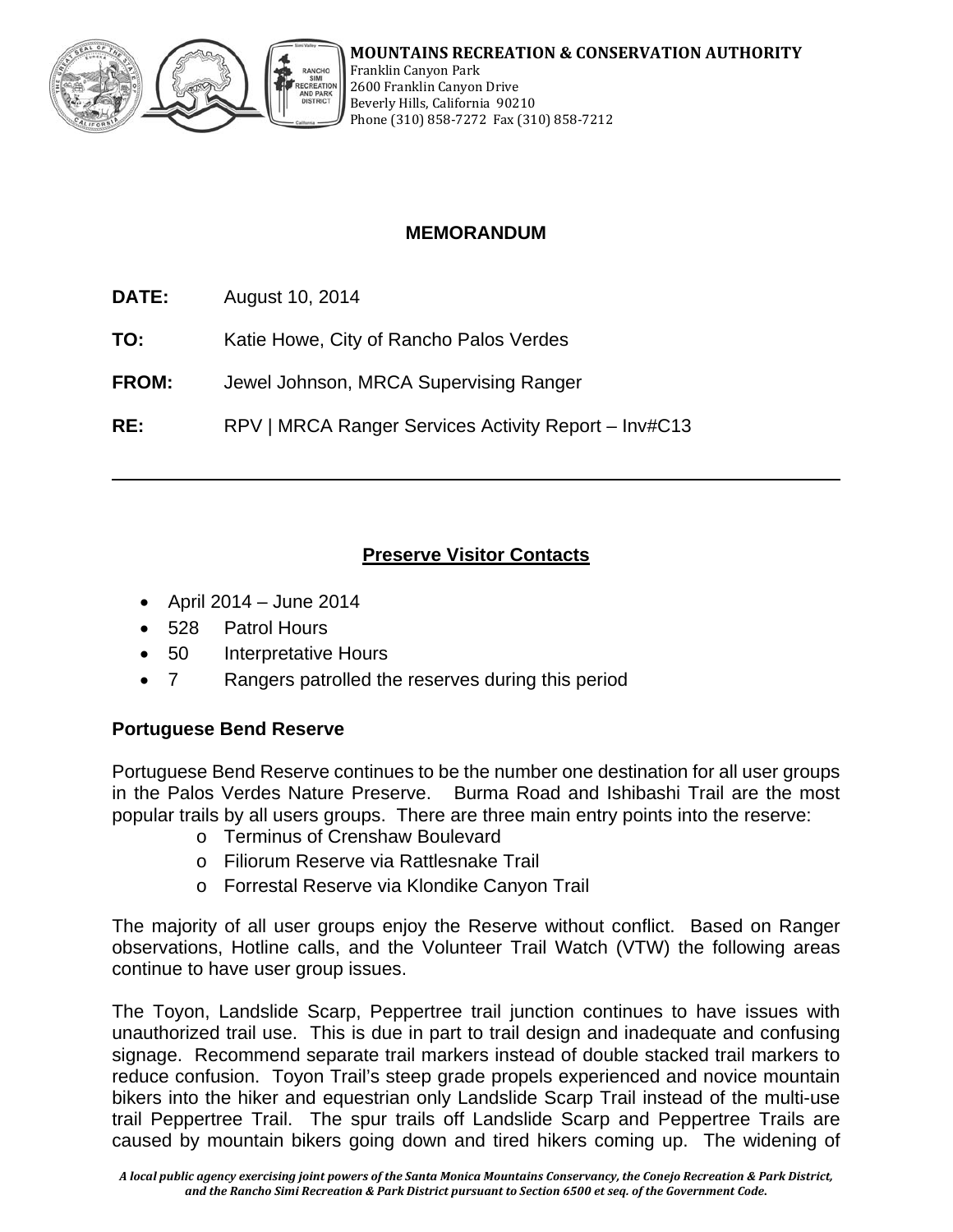Landslide Scarp Trail is due to unauthorized trail use, horses or hikers going off trail to yield to each other. Rattlesnake Trail in Filiorum Reserve to Burma Road in Portuguese Bend Reserve is another potential bike versus hiker conflict due to the steep grade. "Walk/Bike" trail signs have been installed and Rangers will continue to monitor activity.

Portuguese Bend Reserve is identified as Del Cerro Park or Filiorum because these are the two signs visible to the public when entering Portuguese Bend Reserve. We will continue to have dedicated after hour patrols to monitor afterhours activity. The majority of the afterhours activity is vehicles parking in Del Cerro Park and local residents from Rancho Palos Verdes or Rolling Hills walking their dogs. The mountain bike groups observed were organized groups. The rule sign is not reflective and the court recently dismissed "after hours" citation stating, *"Court finds sign is too small and inadequate for the area – Sign must be larger for public to easily see it."* There are numerous "private" access trails into the Preserve and we have made contact several times with vehicle attempting to enter the reserves without authorization.

#### **CITATIONS ISSUED**

- Unauthorized Trail Use (3) Bikes
- Motorized Vehicles (2)

## **Forrestal Reserve**

Forrestal continues to be used mostly by local residents in the morning and after work to walk dogs. Mountain bikers access Portuguese Bend via Forrestal. Large number of "Meet-up" groups discovered Forrestal as a starting point for hikes to the beach. Ladera Linda Community Center and School District sports fields continue to be used as an "off leash" dog park by local residents. No visible "Forrestal Reserve" sign.

#### **CITATIONS ISSUED**

- Dog off Leash (3)
- Issued Summons for outstanding warrant

## **Ocean Trails Reserve (Founders Park | RPV Beach)**

We monitor Ocean Trails Reserve based on calls regarding dogs off leash in Founders Park or RPV beach. The paragliders continue to land on the public property, access an unauthorized trail behind the lifeguard stand to access and take off on a flat pad on private property that is void of all vegetation.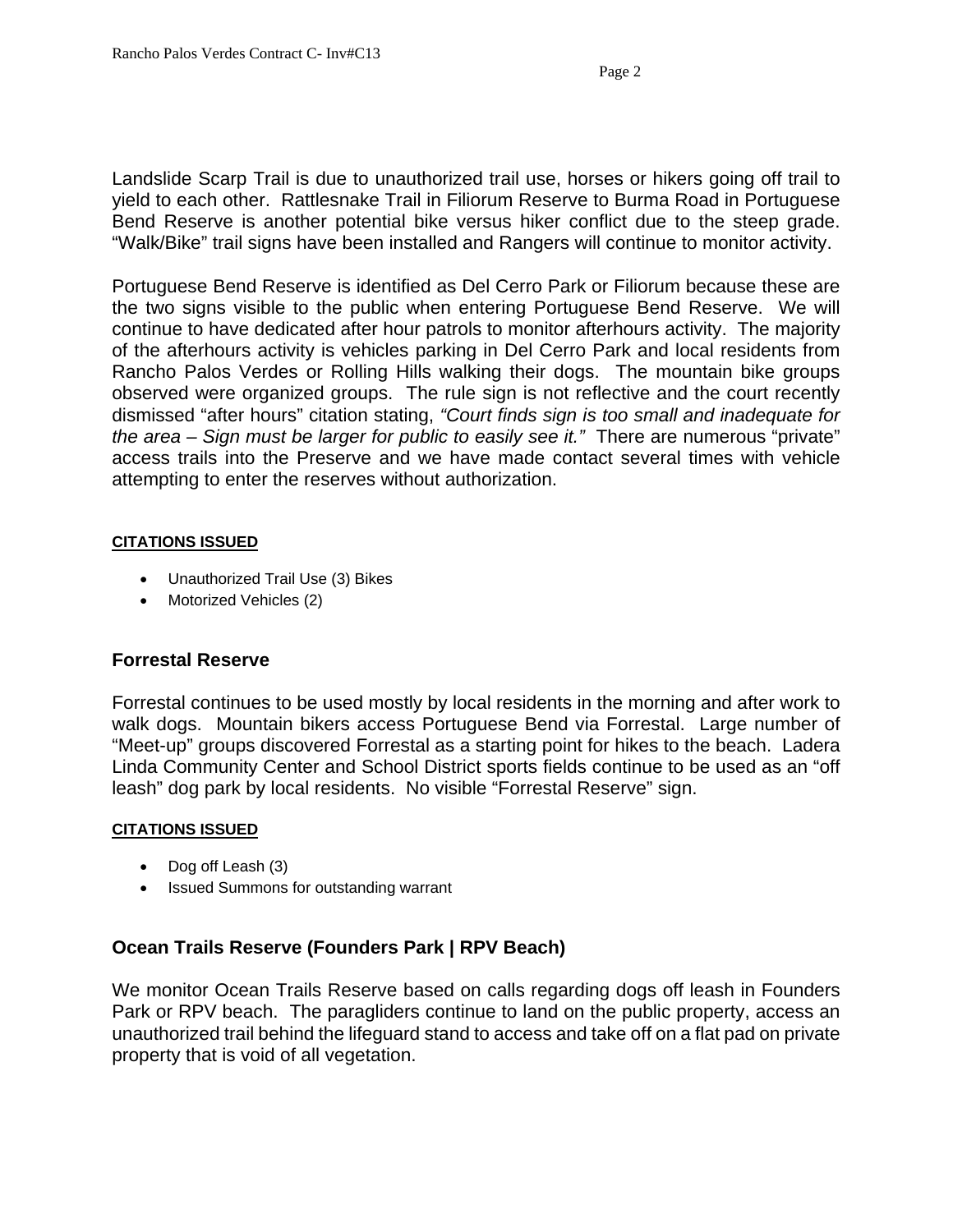#### **CITATIONS ISSUED**

Founders Park

- Dog off Leash
- Radio-controlled model without authorization
- RPV Beach
- Dog on Beach

# **Abalone Cove Reserve (Tide Pools | Sacred Cove)**

There has been a decrease in nude sunbathing/potential lewd behavior in the last 18 months due to targeted patrols and dismantling of "stone cabanas." There is an increase of cliff jumpers due to social media and we are working with the City, Los Angeles County Fire/Lifeguards, and Los Angeles County Sheriff's Department to limit the opportunities for injuries.

Dogs off leash and on the beach continue to be an issue in Sacred Cove and near the tide pools. We recommend additional signage "No Animals on the Beach." There has been evidence of fire pits on the beach and we expect the activity to pick up during the summer. We will continue to monitor after hour activity. We have recommended the closing of the stone fire pits near the tide pools.



#### **CITATIONS ISSUED**

Abalone Cove

- Dog off Leash
- Dogs on Beach (2)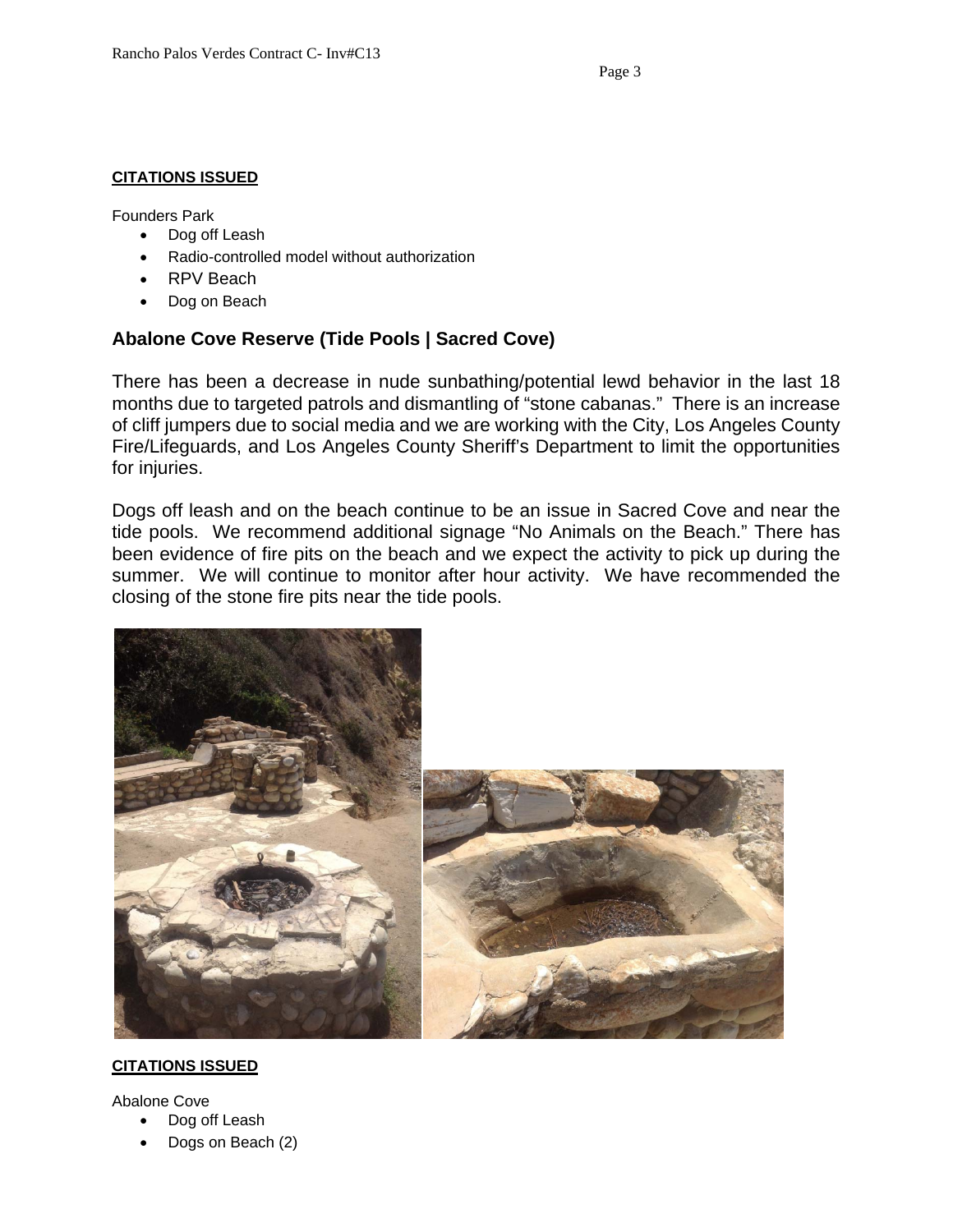## **Three Sisters Reserve**

This Reserve is predominately used by locals. Recommended clear signage and trail markers before the general public discovers it. There is a Filiorum Reserve sign at the Ocean Terrace entrance. Reports of early dog off leash activity.

o No Citations Issued

## **Filiorum Reserve**

This Reserve is predominately used by locals and used as access to Portuguese Bend Reserve via Rattlesnake Trail. Recommended clear signage and trail markers before the general public discovers it.

o No Citations Issued

## **San Ramon Reserve**

Mountain bikers temporarily moved to this reserve and built bike jumps. The City removed bike jumps in 2013 and no new bike jumps have been built. Los Angeles County Parks noticed an increase of mountain bike and motorized vehicle use on their property below Friendship Park, which now has an extensive trail system with bike jumps. They have observed mini-bikes entering Friendship Park and crossing over to San Ramon Reserve. Trail markers were installed in 2014, and closure of spur trails are recommended. We will continue to monitor.

o No Citations Issued

## **Vicente Bluffs Reserve**

The main issue is divers, fishermen, and tourists climbing over fencing to access the beach using steep unauthorized trails. There is inadequate signage that the public views as a warning/suggestion. During Memorial Day weekend, we observed large groups on the beach below Calle Entradero parking lot, which they accessed via steep unauthorized trails, leaving behind trash and debris.

#### **CITATIONS ISSUED**

Pelican Cove

- Filming without Permit (3)
- $\bullet$  Nudity (2)

PVIC

Unauthorized Trail Use (Hiker/Diver)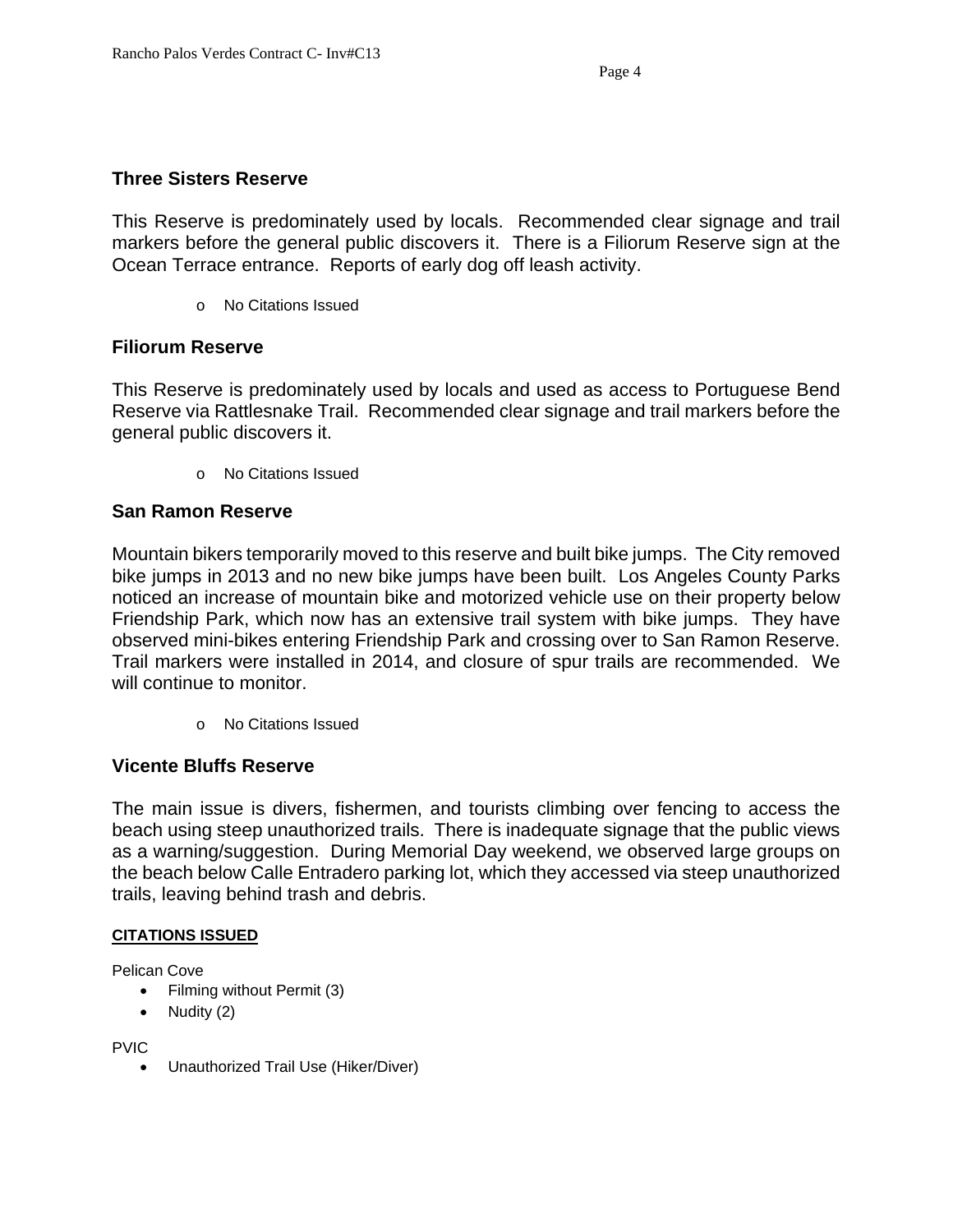# **Ranger Hotline Calls**

## April

- Baby Seal | Dead Seal (RPV Beach)
	- o Marine Animal Rescue and Marine Mammal Care Center notified
- Bug Traps (Abalone Cove)
- Ferrari reckless driving at Trump Golf parking lot
- Removing vegetation at Vicente Bluffs
- Dogs off leash Ladera Linda lower soccer fields
- Fishing in front of the lifeguard at Abalone Cove
	- o Warned and Advised (no fish in possession)
- Inquiry Overnight parking at Forrestal | Ladera Linda (Soccer Tournament)
- Digging holes in Forrestal
	- o Ranger unable to locate subjects
- Vandalized building at Ladera Linda
- Fire at Pelican Cove
	- o No evidence of fire found
- Archery Range locks missing
- Evidence of homeless encampment | Indian Peak Reserve
	- o Walked property for entry points | Found transient activity but no long term camp

#### May

- $\bullet$  Inquiry Abalone Cove hours
- Seal Pup | Abalone Cove
- Special Event info | Abalone Cove
- Ryan Park Restrooms closed
	- o Forward information to City
- Dogs off leash | RPV Beach
- Possible Homeless Encampment | Pelican Cove o Found no significant evidence of camp
- Inquiry Low tides times
- Dogs off leash Ladera Linda lower soccer fields

#### June

- Sewage leakage
- SUV under tree on LA County Property adjacent to San Ramon Reserve
	- o LA County notified
	- o Increased activity below Friendship Park
	- Fishing in Pelican Cove | Lighthouse
		- o Advised to contact CalTip
- Location Scout for Abalone Cove
	- o Forward to Kit Fox
- Dog in distress Portuguese Bend Reserve
	- o Ranger assisted removing dog from Reserve
- Inquiry | Abalone Cove hours
- Inquiry | Seaside trails designation
- San Ramon Reserve
	- o Unauthorized trail use (bike)
- Diving in Pelican Cove
	- o Reporting party did not leave callback number
- Rancho Caninos Dog Park
	- o Broken irrigation | found no evidence